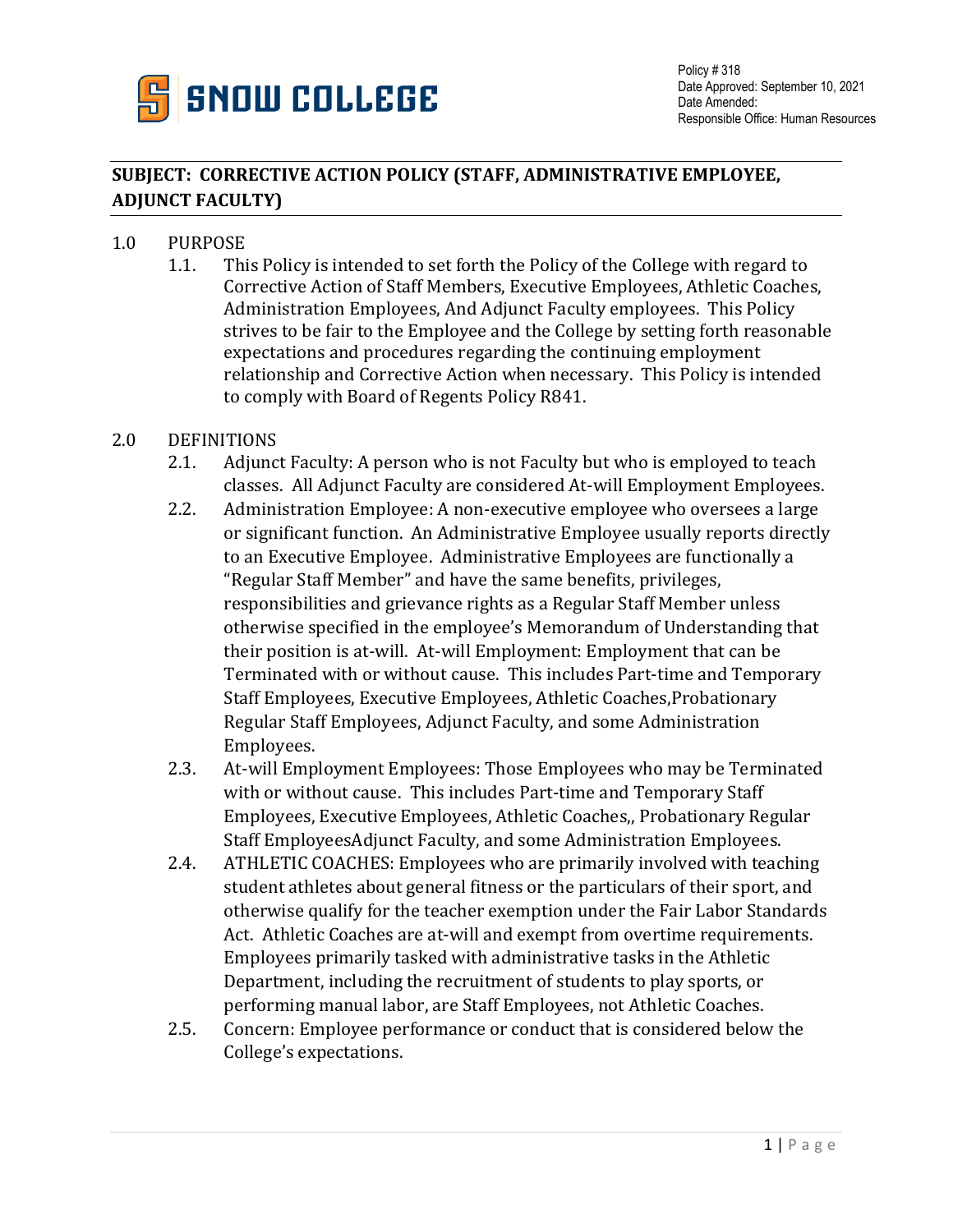

- 2.6. Corrective Action: Employment action taken by a Supervisor with the goal of correcting unacceptable employee performance or conduct when appropriate but may include Sanctions up to and including Dismissal.
- 2.7. Delivery or Delivered: Personal delivery to the individual of a written statement regarding the Corrective Action process except if the individual cannot be personally located at the usual place of College employment during assigned working hours, a Notice may be sent by regular mail to the employee's last known address or email to the employee's College email address or other known email address.
- 2.8. Demotion: Moving an employee involuntarily to a lower position and with a lower wage.
- 2.9. Disciplinary Probation: A Level Three Corrective Action where an employee is placed on a probationary period for a set period of time with written conditions governing their employment. A violation of any of the conditions may result in immediate Dismissal.
- 2.10. Discipline: Employment related action (including imposition of Sanctions) undertaken to correct or modify unacceptable job performance or behavior to acceptable standards. Consists of Level 2 and 3 Corrective Actions.
- 2.11. Dismissal or Dismissed: A Disciplinary action where an employee's employment with the College is ended.
- 2.12. EXECUTIVE EMPLOYEE Employees who report to the directly to the President, represent the highest level of decision making for their area of responsibility, and serve on the President's top council (Cabinet). Executive Employees are at-will.
- 2.13. Faculty: A person who is a member of the College's full-time Faculty as defined in Policy. A person may be a Faculty member and in a Staff position in which case this Policy applies to employment in the Staff position. Rights as a Faculty member are addressed in the College's Advancement and Tenure Policy or Professional Track policy
- 2.14. Final Decision Letter: A letter issued to an employee notifying him or her of the College's decision regarding a Discipline matter.
- 2.15. Final Written Warning: A letter issued to an employee which addresses a Concern that is reoccurring or significantly disruptive in nature and warns that failure to adequately address the concern will result in corrective action or dismissal.
- 2.16. Human Resources or HR. The office in the College charged with the administration and record maintenance of personnel matters or a proxy that may designated by the President.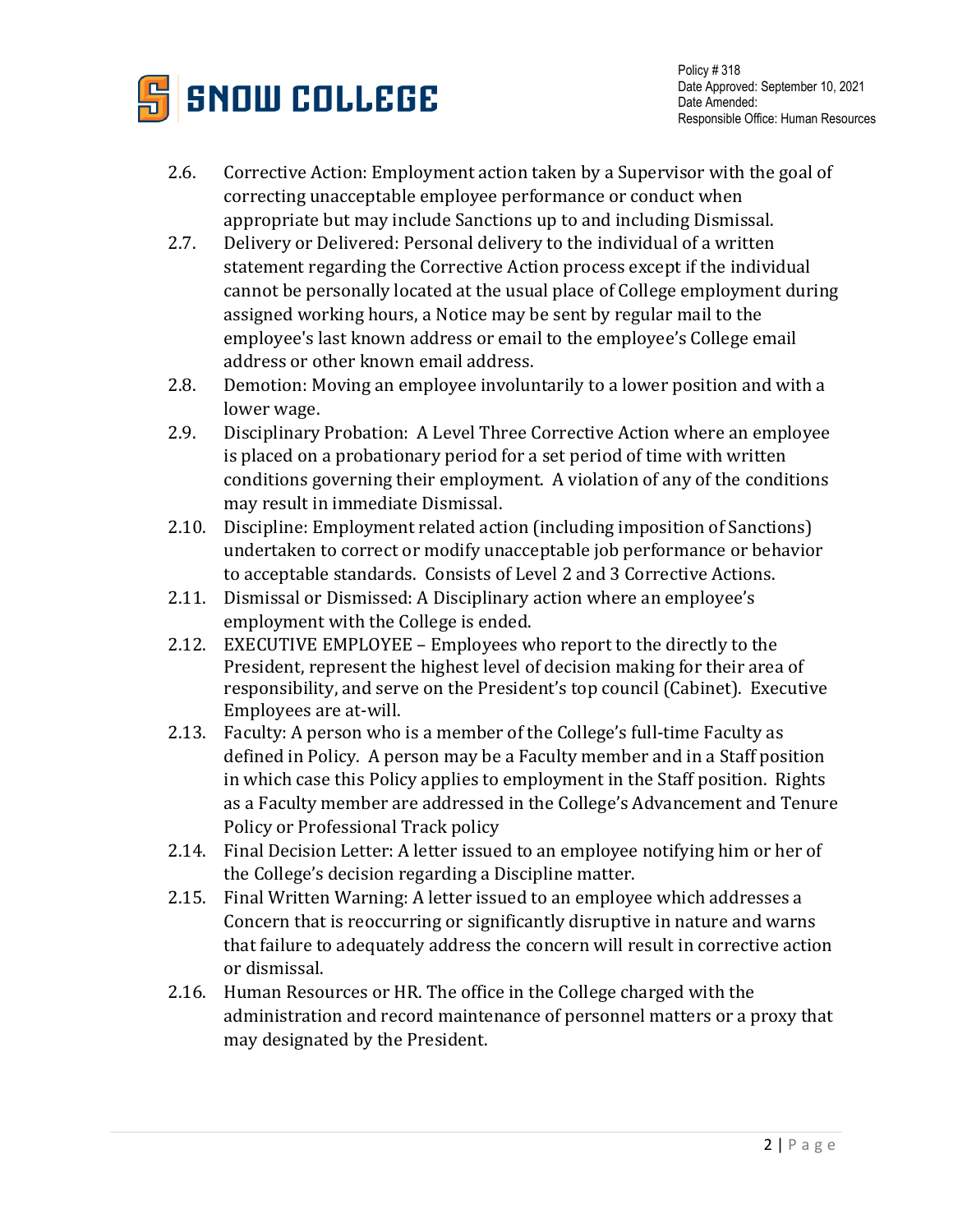

- 2.17. Immediate Supervisor: the lowest level of salaried supervision of an Employee. The Immediate Supervisor may designate a Line Supervisor or higher level as the Immediate Supervisor for purposes of this Policy.
- 2.18. Ineligible for Re-employment Designation: Employment status designated by Human Resources for employees who have engaged in behavior that is egregious in nature that bars the employee from future employment at the College
- 2.19. Job Abandonment: Termination of employment due to the failure of an employee to show for work for three consecutive work days/shifts and failing to appropriately notify his/her Line or Immediate Supervisor.
- 2.20. Level One Corrective Action: Performance Improvement Plan. Performance improvement plans primarily addresses performance related concerns.Behavioral concerns within the workplace should be addressed through Pre-Corrective Action, Level Two Corrective Action, and Level Three Corrective Action
- 2.21. Level Two Corrective Action: Action that addresses employee Concerns that are recurring, disruptive and/or significant. Level Two Corrective Action may be taken without prior warning depending on the nature and severity of the Concerns. Level Two Corrective Action options include: Written Warning Letter and Final Written Warning Letter. A Final Written Warning Letter may be issued without first issuing a Written Warning Letter.
- 2.22. Level Three Corrective Action: Action that addresses Concerns that are severe and/or pervasive and that have had or may have a significant negative impact on the College. Concerns may be considered severe due to a lack of progress by the employee in meeting expectations despite previous attempts of Corrective Action or due to a higher level of impact/potential impact created by the employee Concern. Level Three Corrective Action may be taken without prior warning, depending on the nature and severity of the Concerns. Level Three Corrective Action options include: Demotion, Reduction In Pay, Suspension Without Pay, Disciplinary Probation, and Dismissal.
- 2.23. Line Supervisor. The lowest level of non-salaried supervision of an Employee.
- 2.24. Notice: Notification to an employee of a matter related to the Corrective Action process. Notice is an explanation of the perceived Concern and may include an explanation of proposed Sanctions. Notice may occur through a conversation in person, by phone or electronically; by Delivery of a written statement including a Notice of Intent; or in another way calculated to apprise an employee of a Corrective Action matter. [Note "Notice" as used in R841 is defined as "Delivery" in this Policy.]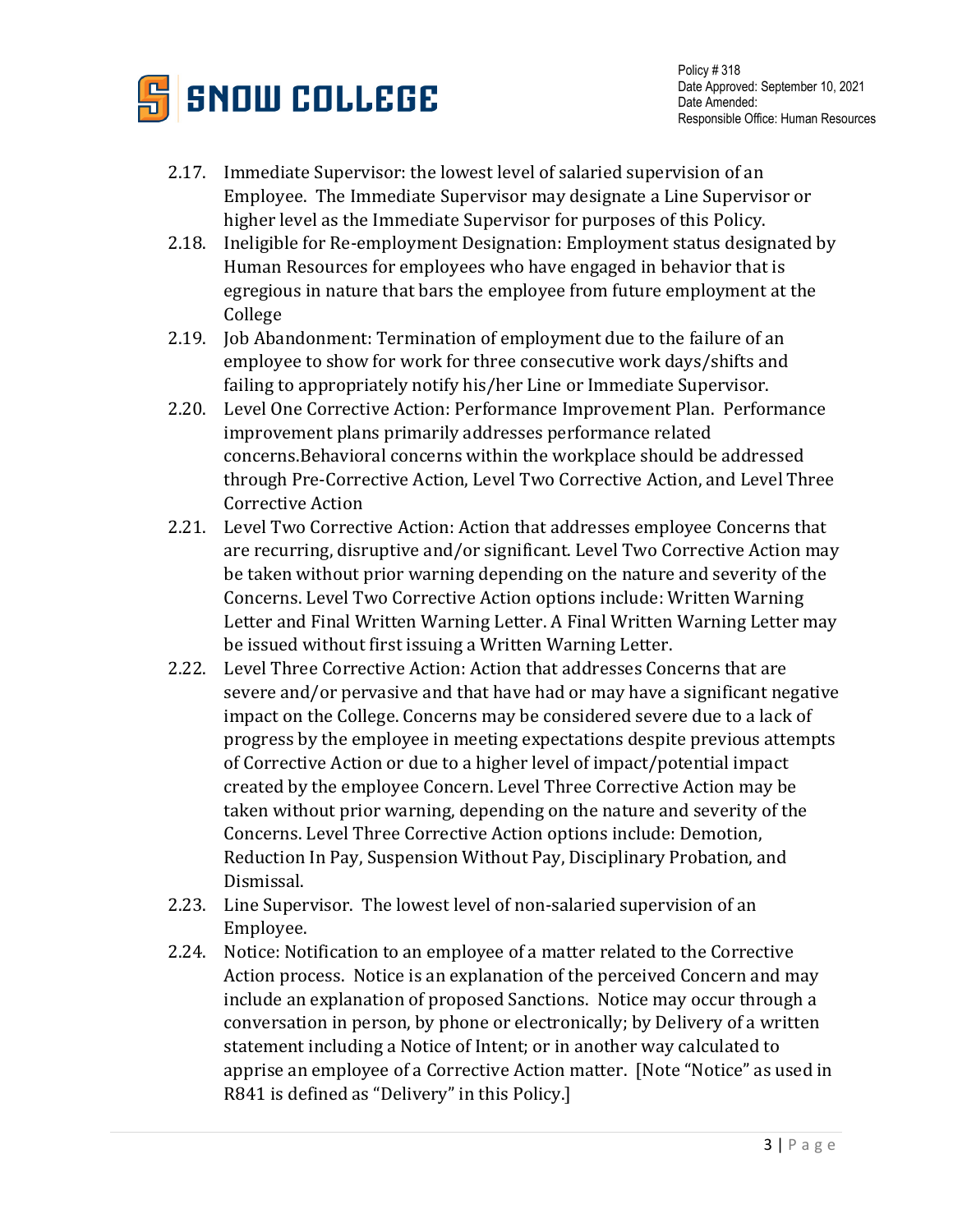

- 2.25. Notice of Intent: A written statement setting forth a Concern(s), circumstances surrounding the Concern, the impact on the College, any previous attempts to address the Concern or similar Concerns, and may include a proposed Sanction.
- 2.26. Paid Administrative Leave: Paid time equal to an employee's regularly scheduled hours of work. Employees on Paid Administrative Leave are subject to recall at any time and must remain available to return to work. Paid Administrative Leave is considered a non-punitive action with no loss of employment status.
- 2.27. Part-time or Temporary Staff Member: a Staff Member assigned to work less than full-time, or in a position considered temporary or expected to be of short duration. Normally, a Part-Time Staff Member is one assigned to work less than 75%. A Temporary Staff Member is an Employee in a position that is not expected to last more than 9 months. All Part-time and Temporary Staff Employees are considered At-will Employment Employees.
- 2.28. Performance Improvement Plan: A constructive way to address Concerns and give an employee the opportunity to succeed. It may be used to address performance deficiencies or to ameliorate behavior-related concerns.
- 2.29. Pre-Corrective Action: Action that addresses minor employee Concerns in an attempt to correct the behavior before it becomes more problematic. Includes but is not limited to the following options: training, coaching, verbal reprimands and verbal warnings. Pre-Corrective Action should clearly outline where performance is lacking and offer training and support as needed.
- 2.30. Probationary Regular Staff Employees: Regular Staff Members during their initial period in which they are considered in At-will Employment status and under evaluation. At the sole discretion of the College, the probationary period for Probationary Regular Staff Employees may be extended with approval from Human Resources with or without prior Corrective Action or Discipline in accordance with Policy 323 - Probationary Period
- 2.31. Progressive Discipline: Using increasingly severe steps or measures when an employee fails to correct a problem.
- 2.32. Reduction In Pay: A decrease in salary or hourly wages (within FLSA regulations) which replaces the employee's current salary or hourly wage amount.
- 2.33. Regular Staff Member: a staff member whose employment is of a continuous nature, initially funded for a non-temporary period, who has successfully completed the probationary period. This includes exempt and non-exempt employees not covered by a similar faculty procedure, but excludes Probationary Regular Staff Employees, At-will Employment Employees,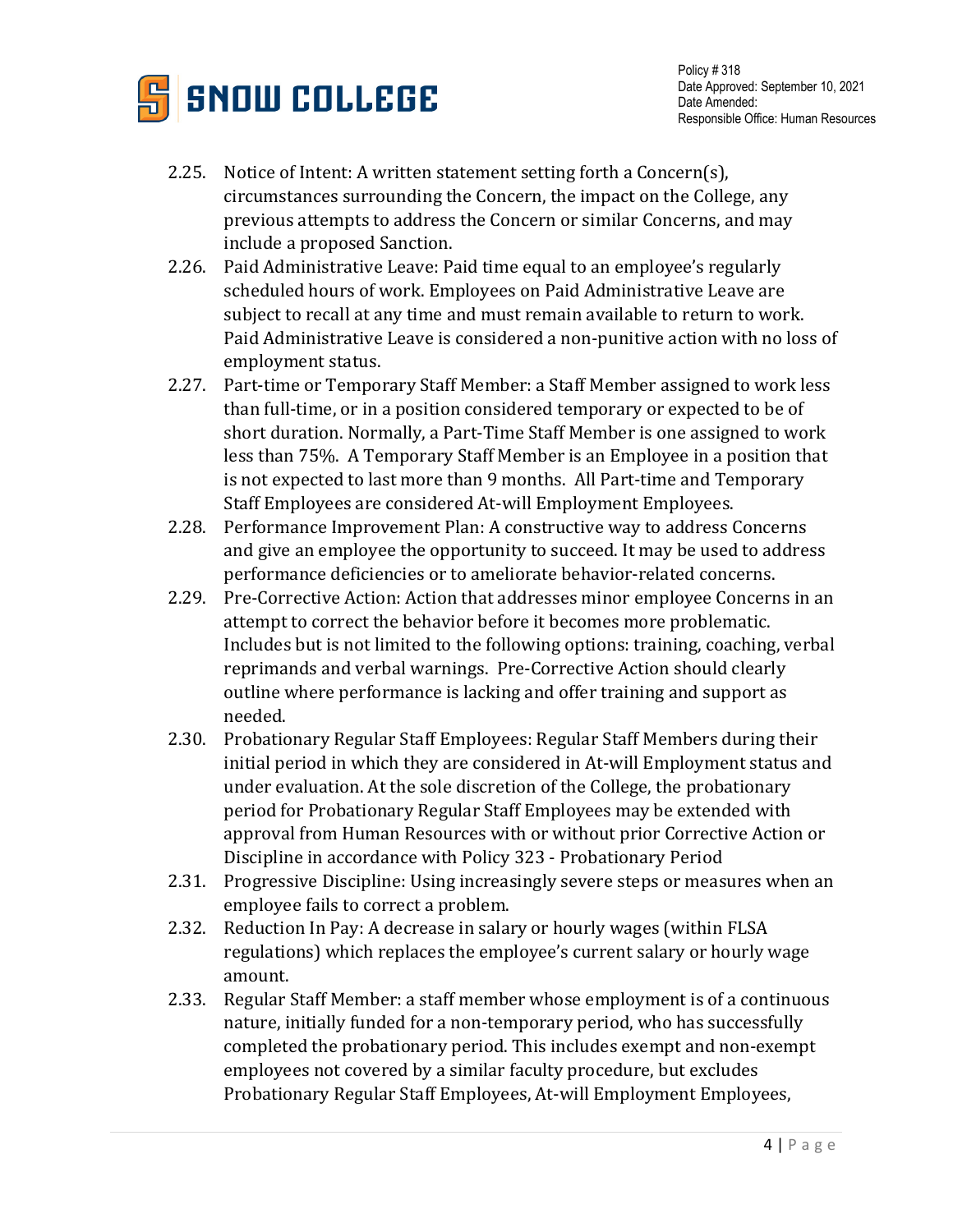

Executive Employees, Athletic Coaches, Part-time Staff Employees, Temporary Employees and Adjunct Faculty. Normally, a Regular Staff Member is one assigned to work 75% or more in a position expected to last more than 6 months that is a full-time benefits eligible position and defined as a Regular Staff Member in an employment MOU. May also be referred to as Regular Staff Employee.

- 2.34. Response or Respond: A communication from an employee regarding a Corrective Action matter that has been communicated to the Immediate Supervisor, Human Resources, or Administrative or Executive Employee.This is an employee's opportunity to be heard.
- 2.35. Sanctions: Disciplinary measures authorized to be imposed upon employees including a Written Warning, Reduction In Pay, Disciplinary Probation, Suspension Without Pay, Demotion, or Dismissal from employment. Sanctions do not include verbal warnings, reprimands or Performance Improvement Plans.
- 2.36. Staff Member or Staff Employee: a classified or professional employee in a non-faculty position who receives compensation for work or services from funds controlled by the institution, regardless of the source of the funds, the duties of the position, the amount of compensation paid, or the percent of time worked. May also be referred to as Employee.
- 2.37. Supervisor: The Immediate or Line Supervisor or other person in the line of supervision including Executive or Administration Employees.
- 2.38. Suspension Without Pay: A temporary interruption of an employee's wages and work requirement—benefits are not typically interrupted.
- 2.39. Termination or Terminated: The end of an employee's employment at the College. Includes Dismissal, reduction in force, program discontinuance, and end of temporary employment.
- 2.40. Written Warning: A letter issued to an employee which addresses unacceptable performance and/or conduct.
- 3.0 POLICY
	- 3.1. Snow College recognizes that productive and valued employees are essential to achieve the College's mission. It is the policy of Snow College to provide a fair and supportive environment for its Employees by setting forth reasonable expectations and procedures regarding the continuing employment relationship. However, in the course of the employment relationship the College recognizes that Corrective Action is sometimes necessary. Corrective Action shall be handled in a manner to achieve the least adverse effect upon Employees and the College and in accord therewith shall be Delivered by the College with the goal of correcting unacceptable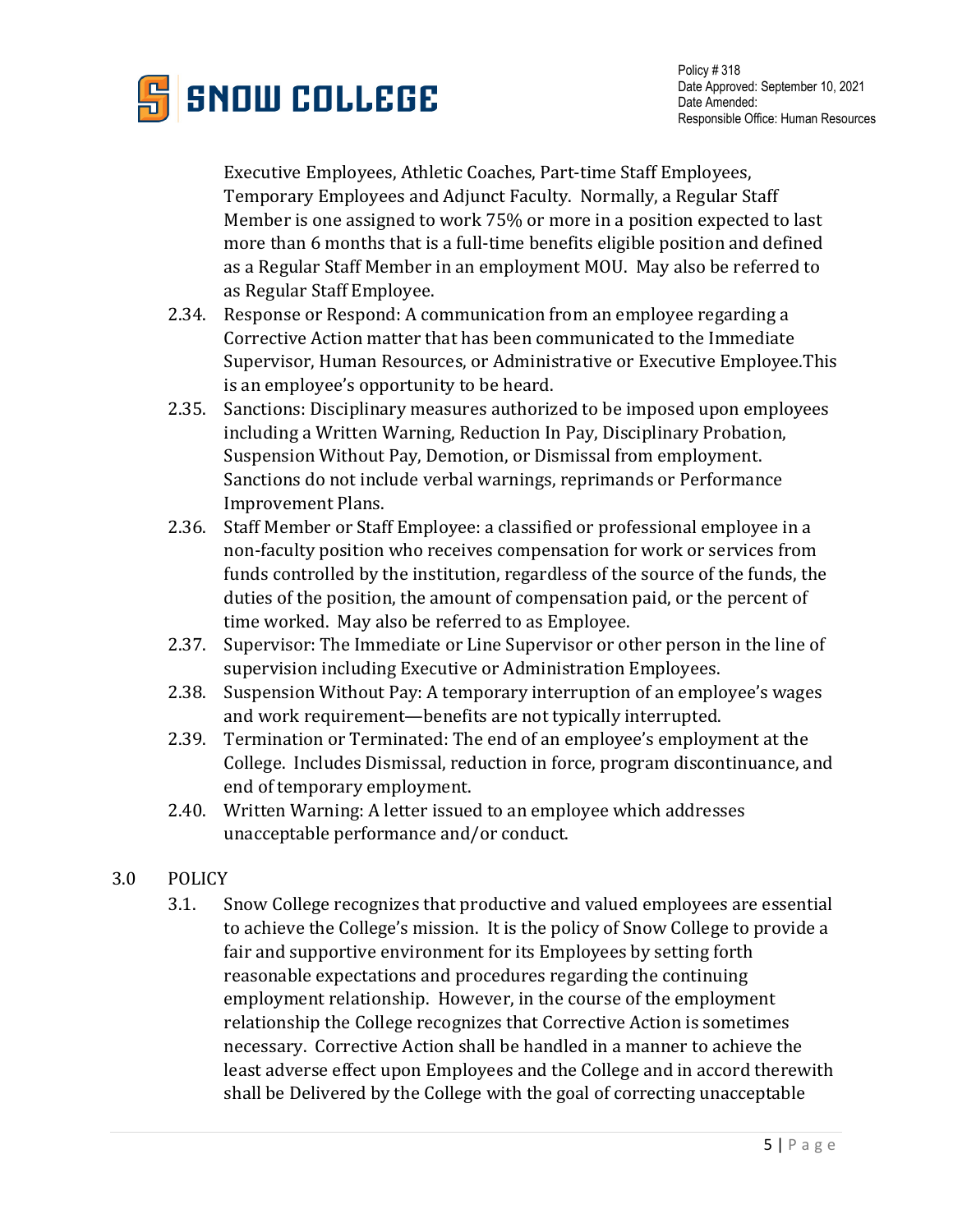

employee performance or conduct when appropriate but may include Sanctions up to and including Dismissal when in the discretion of the College such action is necessary.

## 4.0 PROCEDURES

- 4.1. Employees are subject to Corrective Action for Concerns contrary to the College's mission, operations or policy. The following are examples of Concerns that may trigger Corrective Action:
	- 4.1.1. Unsatisfactory Performance—failure to satisfactorily perform job duties or meet job requirements including lack of productivity, efficiency and quality of work or unsuitability to job requirements. Unsatisfactory performance is defined by reference to College or any sub-unit expectations, including any verbal or written expectations communicated by a Supervisor; College Policies and Procedures; and federal and state laws. Unsatisfactory Performance may occur through a Staff Member's negligence, intentional acts, incompetence or inability to meet job requirements or perform job duties.
	- 4.1.2. Unsatisfactory Conduct—failure of an Employee to properly conduct his or herself including disorderly conduct. It includes any conduct or behavior of a nature that no reasonable person should expect to receive prior warning. It also includes conduct or behavior off-duty or away from the College if that conduct impacts the College, violates College or department policy, or violates the law.
	- 4.1.3. Insubordination—refusal to follow (or following only after complaining or resisting) a reasonable written or verbal instruction from a manager or other College employee with apparent authority, including Department of Public Safety officers in the discharge of their duties or fail to cooperate with an apparently legitimate college investigation conducted by, among others, Human Resources, Title IX, Risk Management, Public Safety, or Internal Audit. (Employees who believe they have been instructed to violate College policy or the law should contact Human Resources immediately.)
	- 4.1.4. Harm—conduct that poses a serious threat or actual harm to people or College property.
	- 4.1.5. Conflict of interest—as defined by College policy or state law or regulations.
	- 4.1.6. Crime—conviction of a crime by a court of competent jurisdiction.
	- 4.1.7. Poor Attendance—unauthorized or unapproved absences; excessive absence; failure to follow departmental procedures regarding notification of or requests for leave; habitual tardiness; chronic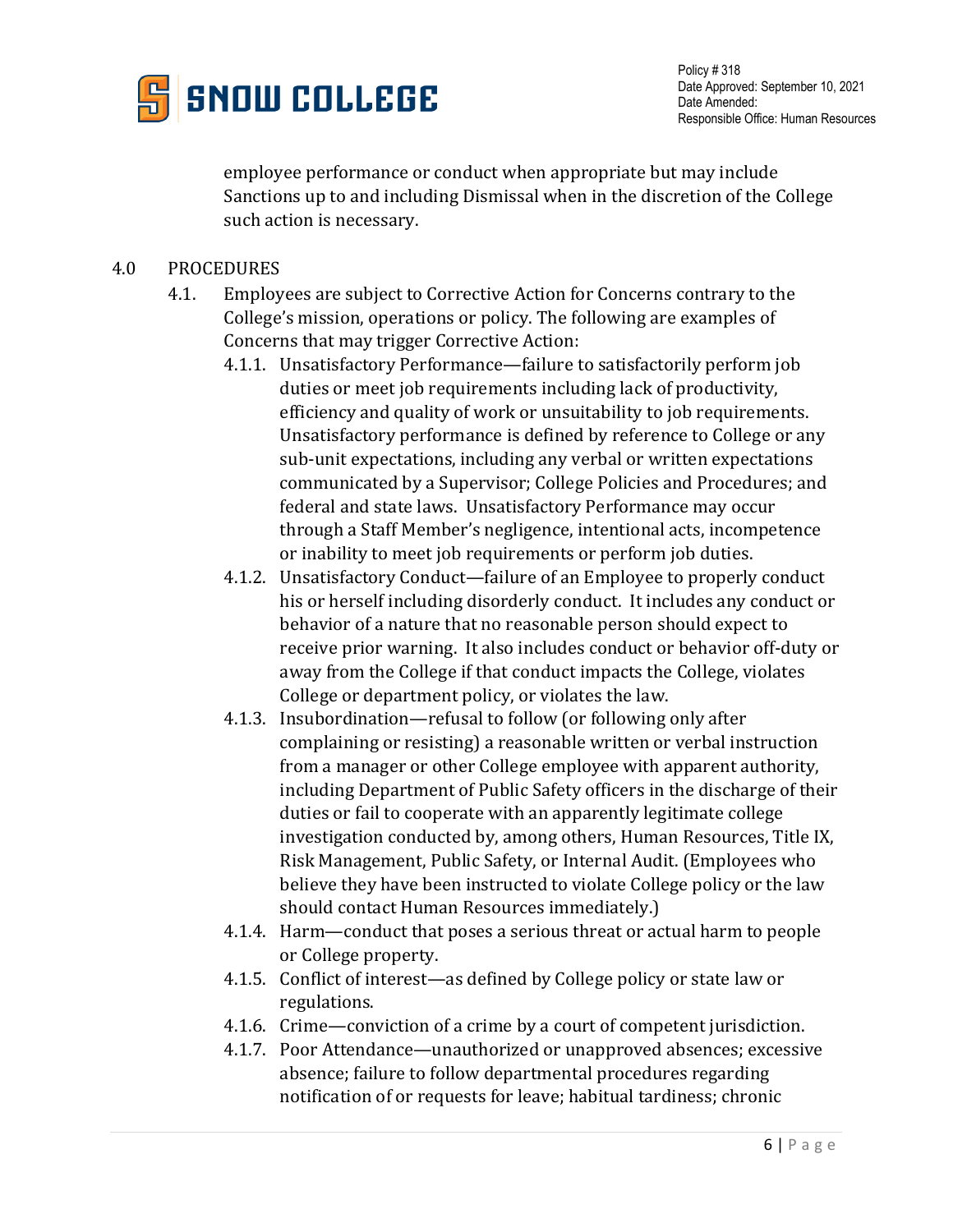

absence; patterns indicating abuse of leave policy; falsification of timekeeping records; failure to return from approved leaves; job abandonment.

- 4.1.8. Misuse of College property or funds—damage or misuse of College property or funds.
- 4.1.9. Dishonesty—providing false, fraudulent or inaccurate information in the course of employment (such as on resumes or applications or payroll documents), while conducting College business, on College documents or during College investigations, audits or complaint processes; making bad faith allegations of wrongdoing, including allegations that are knowingly false, capricious, maliciously motivated or made with reckless disregard for facts.
- 4.1.10. Discrimination, harassment or retaliation— the unjust or prejudicial treatment of different categories of people including harassment based upon prejudice and retaliating against a person for reporting discrimination or harassment or participating in a process that seeks to correct or prevent discrimination or harassment.
- 4.1.11. Misappropriation— unauthorized use or possession of College assets which results or could have resulted in financial loss to the College (for example, theft; embezzlement; fraud; conflict of interest; failing to report known or suspected misappropriations).
- 4.1.12. Interference with work—unjustified interference with the work of others.
- 4.1.13. Confidentiality—breaching confidentiality through unauthorized access, use, release or retention of confidential or proprietary information concerning the College and any affiliated entities, operations or personnel (for example, information and/or records related to payroll, personnel, student, alumni, donor, patient, financial, business, research or teaching), regardless of intent.
- 4.1.14. Safety—failure to follow safe work practices, failure to report unsafe work practices, failure to immediately file accident reports, failure to immediately report safety hazards to a manager or Risk Management.
- 4.1.15. Alcohol and drugs—use of alcohol or illegal drugs, or being under the influence thereof, while working.
- 4.1.16. Law—failure to follow or violations of federal law, state law and College regulations, policies and procedures including those prohibiting discrimination or harassment because of race, color, ethnic origin, religion, sex, age, disability, or other legally impermissible behavior or retaliation.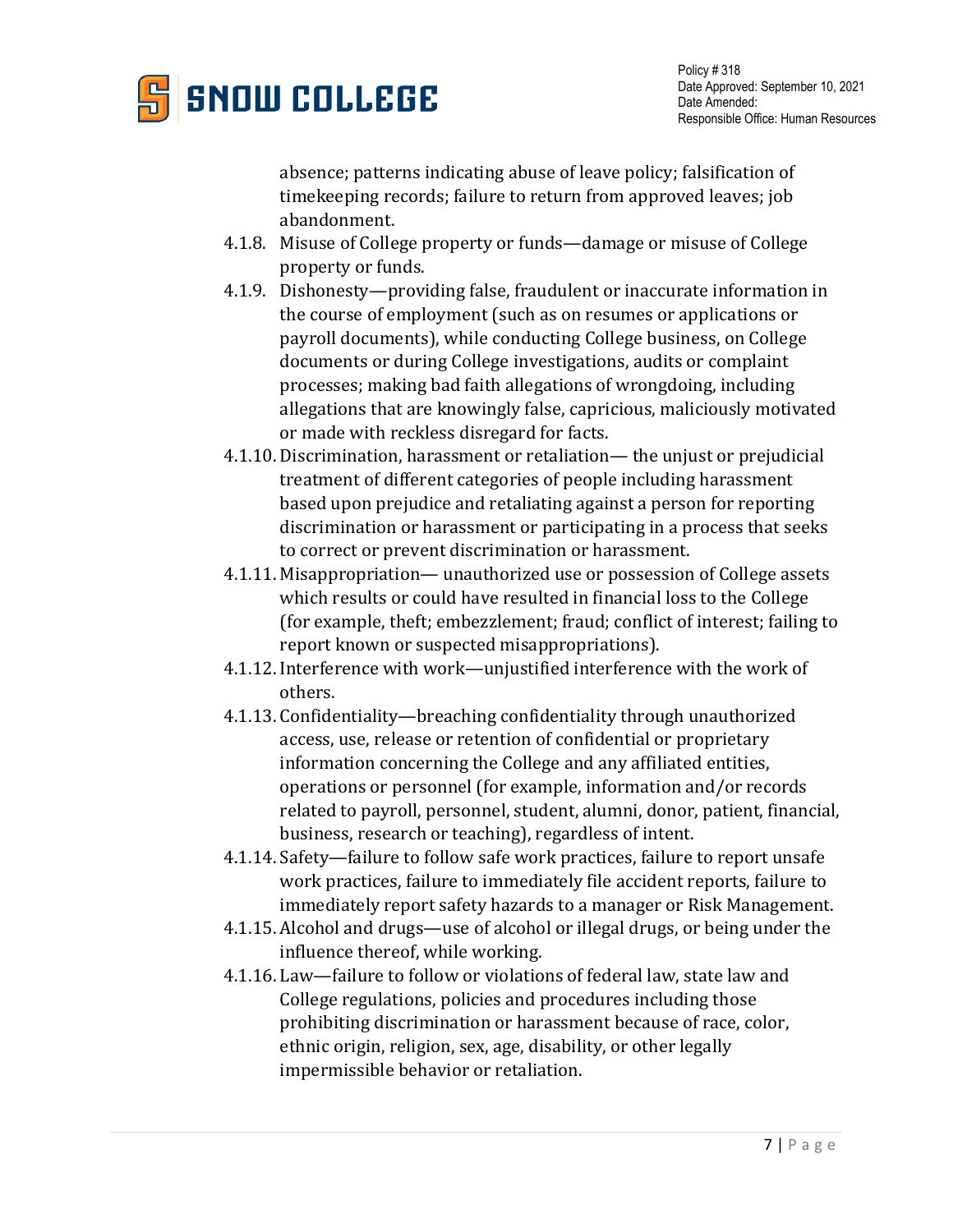

- 4.1.17. Electronic resources—use of College computing and/or electronic resources improperly including violations of the College's Information Technology Acceptable Use Policy #225.
- 4.1.18. Violence—acts of violence or the threat of violence.
- 4.1.19. Violation of student rights—engaging in misconduct involving students such as discrimination, harassment or Title IX violations or enabling such misconduct by others including failing to report as required by law or College policy or rules.
- 4.1.20. Other generally accepted standards—violation of other generally accepted standards of conduct, where such violation creates substantial inefficiency and/or an unacceptable work atmosphere at the College.
- 4.2. To determine the appropriate level of Corrective Action, the College may consider the following:
	- 4.2.1. The severity of the Concern.
	- 4.2.2. The repeated nature of the Concern.
	- 4.2.3. Prior Discipline/Corrective Actions.
	- 4.2.4. Previous verbal warnings and performance discussions.
	- 4.2.5. The employee's past work record.
	- 4.2.6. The impact on College operations and/or reputation.
	- 4.2.7. The potential of the violations for causing damage to persons or property.
	- 4.2.8. Any other relevant information.
	- 4.2.9. While progressive discipline is allowed, the College may not institute disciplinary proceedings against an Employee more than once based on the same facts, circumstances, or events.
- 4.3. Immediate Supervisors generally initiate Corrective Action. Thus, these procedures speak generally about an Immediate Supervisor taking an action but action may be taken by a Line Supervisor, others in the supervision chain, HR or any appropriate College Executive or Administration Employee. If action is taken by someone other than a Line or Immediate Supervisor the Immediate Supervisor of the employee must be informed of the need for action and involved in the action when possible.
- 4.4. HR provides oversight of the Corrective Action process to ensure that policy and procedures are followed and that actions are consistent and fair. HR acts as a resource to Supervisors and administration. HR also facilitates communication with employees.
- 5.0 CORRECTIVE ACTION FOR REGULAR STAFF EMPLOYEES
	- 5.1. These procedures must be used for Regular Staff Employees.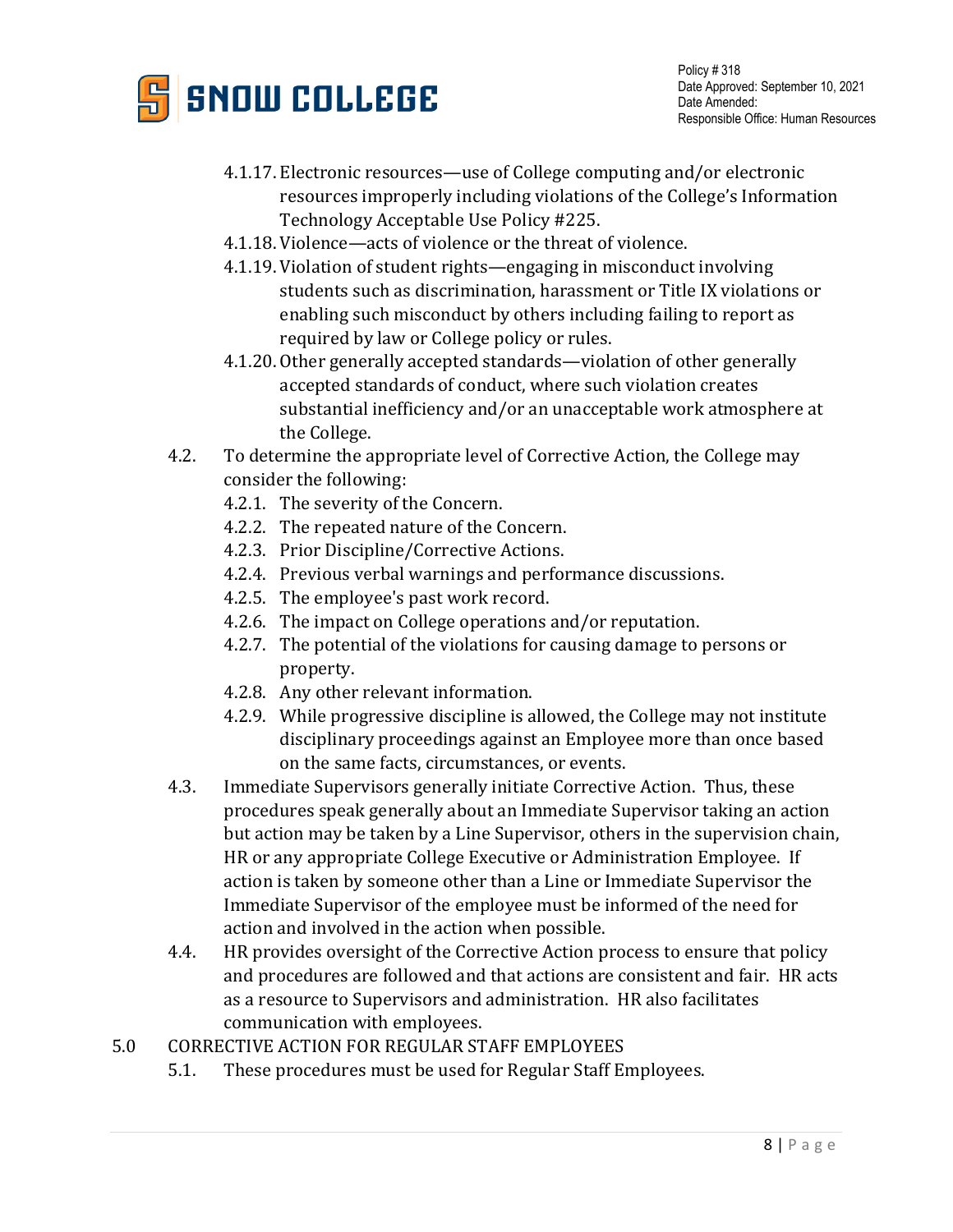

- 5.1.1. These procedures may be used for At-will Employment Employees including Adjunct Faculty, Part-time or Temporary Staff Employees, Executive Employees, Athletic Coaches, and Probationary Regular Staff Employees. However, applying Corrective Action to At-will Employment Employees does not create an expectation of employment or an expectation of Discipline instead of Termination and does not change the nature of their At-will Employment status.
- 5.1.2. Where a specific Corrective Action is determined to be appropriate but it is not listed in this Policy or Procedure, HR will determine which level it fits within best and the procedures for that level will be followed as nearly as is practicable.
- 5.1.3. In connection with these procedures, the College may suspend an employee with pay at any point in the process, require that the employee not be on College property without specific permission, or impose other conditions.
- 5.2. Pre-Corrective Action Procedures:
	- 5.2.1. It is incumbent on Supervisors to manage employees who report to them. They should convey clear expectations of performance, train employees, and manage performance issues in a timely manner. The expectation is that Supervisors will discuss performance Concerns and workplace conduct Concerns with employees and attempt to correct Concerns through means less than Corrective Action when feasible, but in a Supervisor's or the College's sole discretion Corrective Action may be pursued at any time. Pre-Corrective Actions include discussions of expectations, training, coaching, verbal warnings and verbal reprimands. Confirmation in writing may be done and should generally be noted in Performance Evaluations. Pre-Corrective Actions are not considered Discipline.
	- 5.2.2. HR may be consulted as necessary and will provide assistance to Supervisors.
	- 5.2.3. HR also serves as a resource for employees. Employees may consult HR with questions and Concerns and may seek HR assistance in facilitating communication with co-workers, Supervisors and others. In providing such assistance, HR primarily plays a consulting and training role.
- 5.3. Level One Corrective Action: It may be determined that a Performance Improvement Plan ("PIP") is necessary to address Concerns. A PIP is generally not considered Discipline, it is a constructive way to address Concerns and give an employee the opportunity to succeed. 5.3.1. Level One Corrective Action Procedures: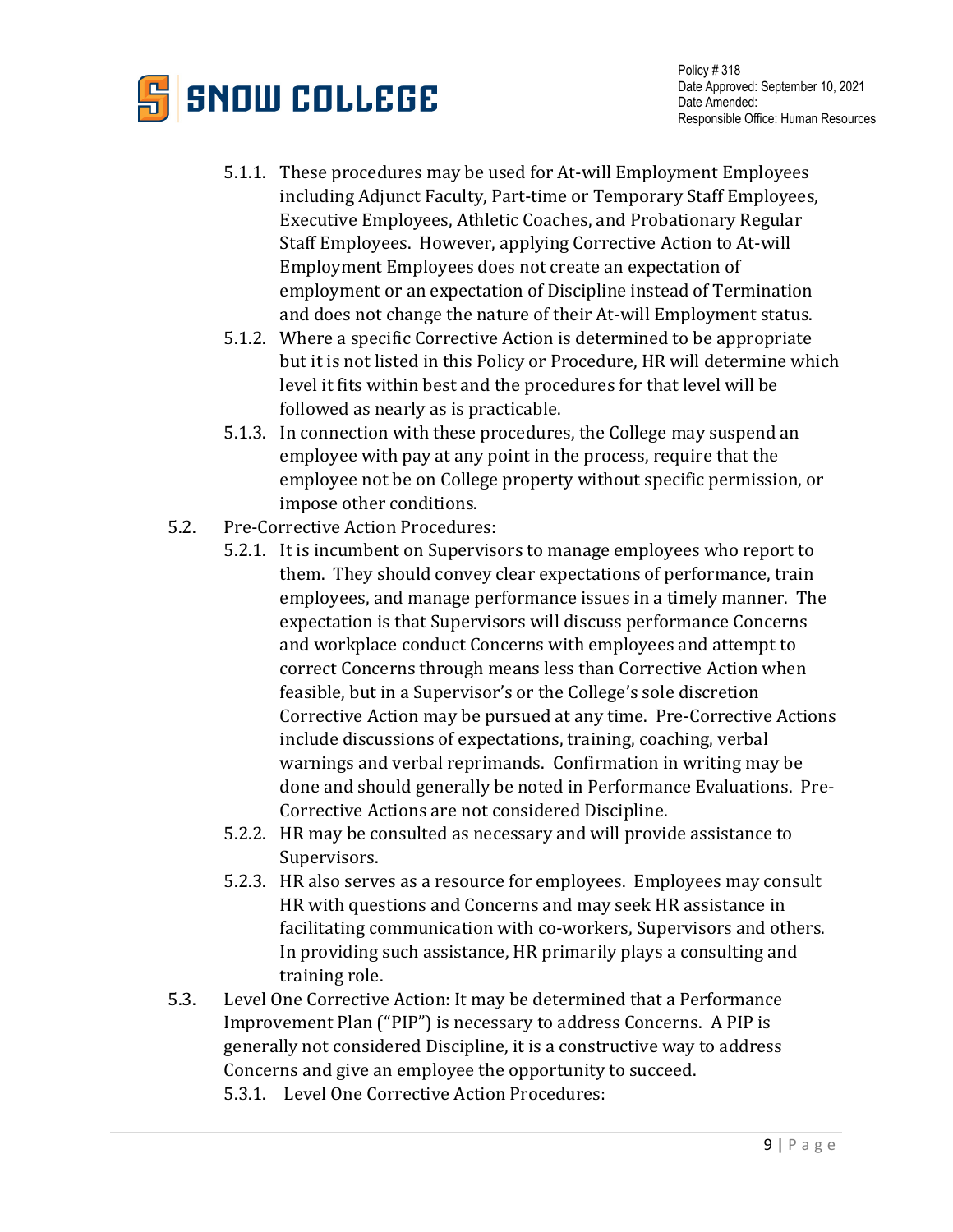

- 5.3.1.1. A Concern is noted.<br>5.3.1.2. The Immediate Sup-
- The Immediate Supervisor and HR discuss the Concern, determine whether a Performance Improvement Plan may be appropriate to address the Concern, and if so HR provides the template for a Performance Improvement Plan.<br>5.3.1.3. A PIP is created to address the Concern a
- A PIP is created to address the Concern and set forth in writing expectations for the employee.
- 5.3.1.4. The PIP must be approved by Human Resources before it is issued.<br>5.3.1.5. The
- The employee is given Notice of and an opportunity to respond to the Concern that led to the PIP.
- 5.3.1.6. The approved PIP is Delivered to the employee. The PIP is discussed including how it will be implemented. The employee may give feedback. Generally, the next level Supervisor should witness this meeting. The PIP may be modified at this point. The final PIP is then implemented.<br>5.3.1.7. The Line and/or Immediate Supervisor will meet
- The Line and/or Immediate Supervisor will meet regularly throughout the term of the Performance Improvement Plan to coach the employee and to assess and document progress.<br>5.3.1.8. At the conclu
- At the conclusion of the Performance Improvement Plan, the Immediate Supervisor, in consultation with HR, will recommend: Level 2 or 3 Corrective Action, which may include Dismissal; ending the PIP and allowing the employee to continue his or her normal duties; extending the term of the PIP.
- 5.4. Level Two Corrective Action: Some Concerns require stronger action. These Concerns will invoke the Discipline process.
	- 5.4.1. Level Two Corrective Action Procedures:<br>5.4.1.1. A Concern is noted that is si
		- 5.4.1.1. A Concern is noted that is significant and requires more than Pre-Corrective Action or a PIP.
		- 5.4.1.2. The Immediate Supervisor shall contact Human Resources to discuss the Concern, or if initiated by another person the Immediate Supervisor is contacted and involved in the discussion with HR when possible. Generally an investigation should be conducted to confirm that there is a valid Concern and document it if possible. The employee who is the subject of the Concern should generally be contacted as part of the investigation. HR, in consultation with the Immediate Supervisor and an Executive or Administration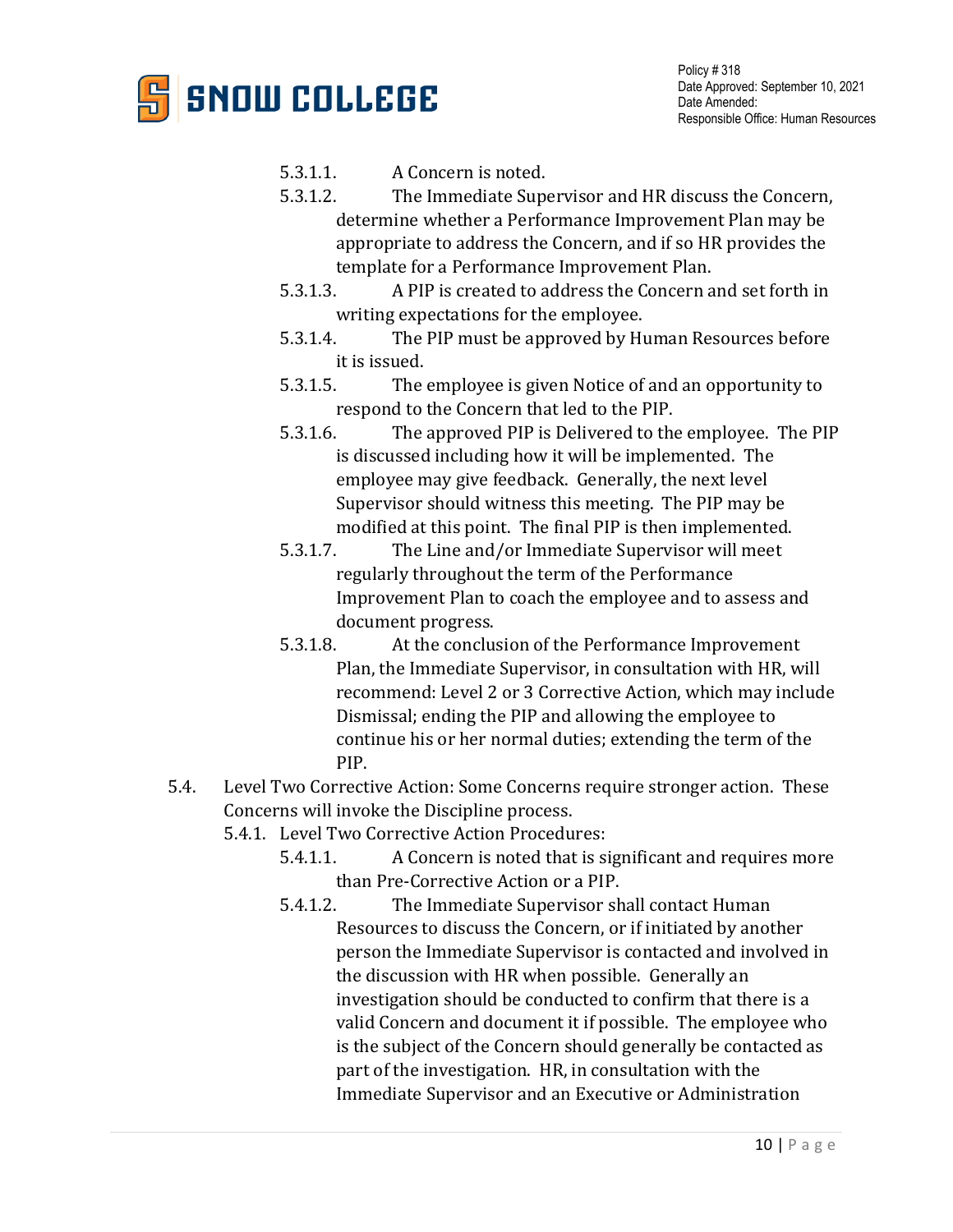

Employee if necessary will determine who should investigate the Concern.

- 5.4.1.3. Upon validating the Concern HR provides the Immediate Supervisor a template for a Notice of Intent typically a Notice of Intent to Issue a Written Warning or Notice of Intent to Issue a Final Written Warning.
- 5.4.1.4. The Notice of Intent is created to address the Concern. The Notice of Intent must be approved by Human Resources before it is issued. HR should consider whether a significant adverse employment action is possible and potential severity and consider consulting legal counsel or State Risk Management before approving.<br>5.4.1.5. The employee will be giv
- The employee will be given Notice of the Concern by Delivery of the Notice of Intent and then given an opportunity to Respond. The opportunity should usually be a face-to-face conversation with the Immediate Supervisor or other Executive or Administration Employee after allowing the employee to read the Notice of Intent. Depending on the Response, the Notice of Intent may be revised and then re-Delivered, or the Notice of Intent may be withdrawn. If withdrawn, the Immediate Supervisor may issue a new Notice of Intent, impose a lesser Corrective Action, or choose to take no further action.
- 5.4.1.6. If a Level Two Corrective Action Notice of Intent is Delivered, the employee will be given an opportunity to further respond in writing within five calendar days.<br>5.4.1.7. The Immediate Supervisor will discuss
- The Immediate Supervisor will discuss the Response(s), if any, and the situation with HR. In cooperation with HR a Final Decision Letter will be created setting forth the College's decision and Sanction, if any. The Final Decision Letter may incorporate the original Notice of Intent, may modify that or may withdraw it. HR must approve the final decision letter. HR should consider whether the Sanction, if any, rises to the level of a significant adverse employment action and if so should consult legal counsel or State Risk Management before approving and document that guidance has been sought and adhered to.<br>5.4.1.8. The
- The final decision letter will be Delivered to the employee with notification of the grievance procedure. The employee may then grieve the decision, pursuant to the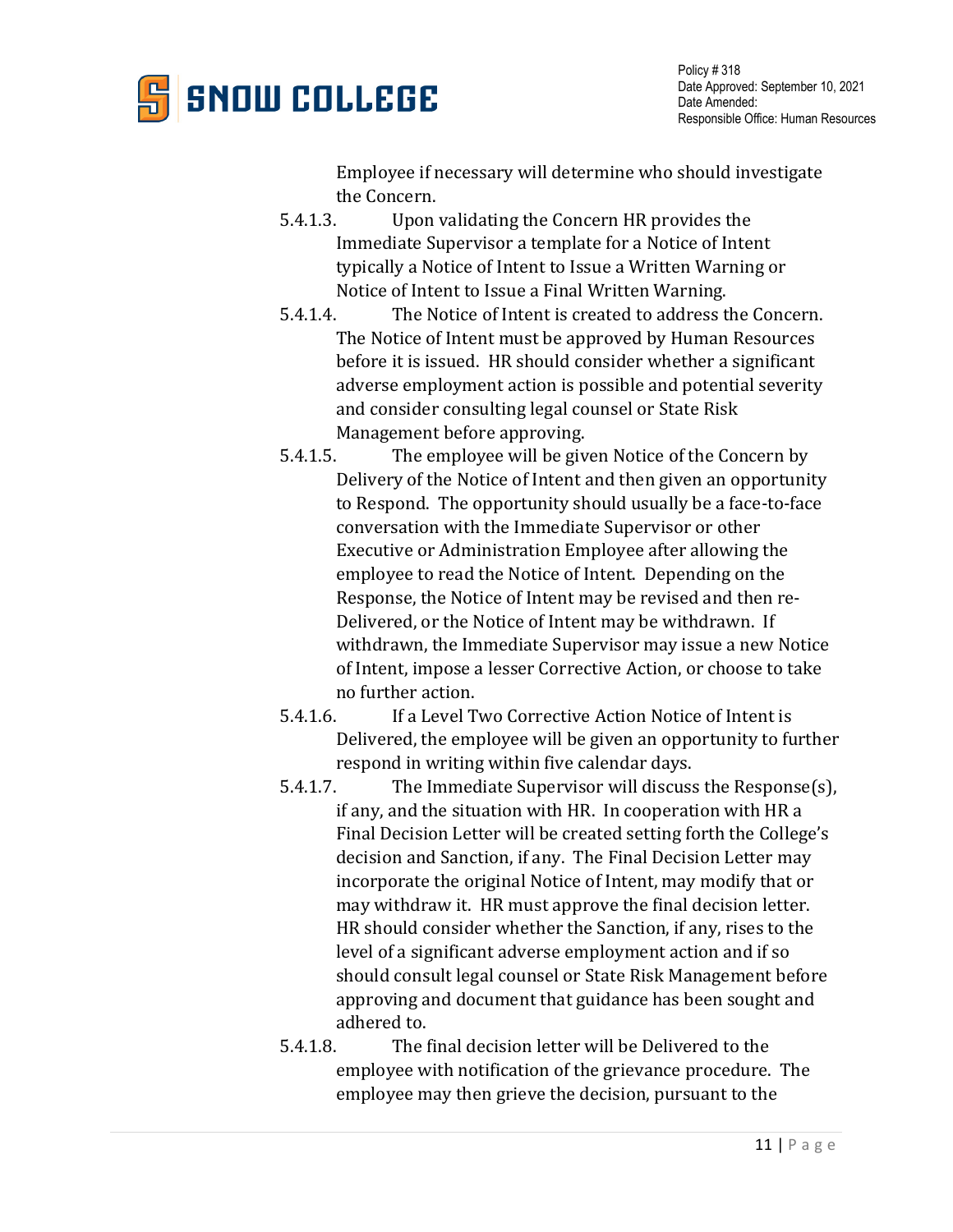

Employee Grievance Policy, but the Sanction will generally be

- effective immediately.<br>5.4.1.9. The Final Decis The Final Decision letter will be added to the employee's personnel file.
- 5.5. Level Three Corrective Action: Some Concerns raise the issue of whether the employment relationship should be continued. These Concerns will invoke the Discipline process at the highest level.
	- 5.5.1. Level Three Corrective Action Procedures:<br>5.5.1.1. A Concern is noted that is sev
		- 5.5.1.1. A Concern is noted that is severe.<br>5.5.1.2. The Immediate Supervisor shall c
		- The Immediate Supervisor shall contact Human Resources to discuss the Concern, or if initiated by another person the Immediate Supervisor is contacted and involved in the discussion with HR when possible. Generally an investigation should be conducted to confirm that there is a valid Concern and document it if possible. The employee who is the subject of the Concern may be contacted as part of the investigation. HR, in consultation with the Immediate Supervisor and an Executive or Administration Employee if necessary will determine who should investigate the Concern.
		- 5.5.1.3. Upon validating the Concern HR provides the Immediate Supervisor a template for a Notice of Intent typically a Notice of Intent for Demotion, Reduction In Pay, Suspension Without Pay, Disciplinary Probation, or Dismissal.
		- 5.5.1.4. The Notice of Intent is created to address the Concern. The Notice of Intent must be approved by Human Resources before it is issued. HR must consult legal counsel or State Risk Management before approving and document that guidance has been sought and adhered to.
		- 5.5.1.5. The employee will be given Notice of the Concern by Delivery of the Notice of Intent and then given an opportunity to Respond. The opportunity should usually be a face-to-face conversation with the Immediate Supervisor or other Executive or Administration employee after allowing the employee to read the Notice of Intent. Depending on the Response, the Notice of Intent may be revised and then re-Delivered, or the Notice of Intent may be withdrawn. If withdrawn, the Immediate Supervisor may issue a new Notice of Intent, impose a lesser Corrective Action, or choose to take no further action.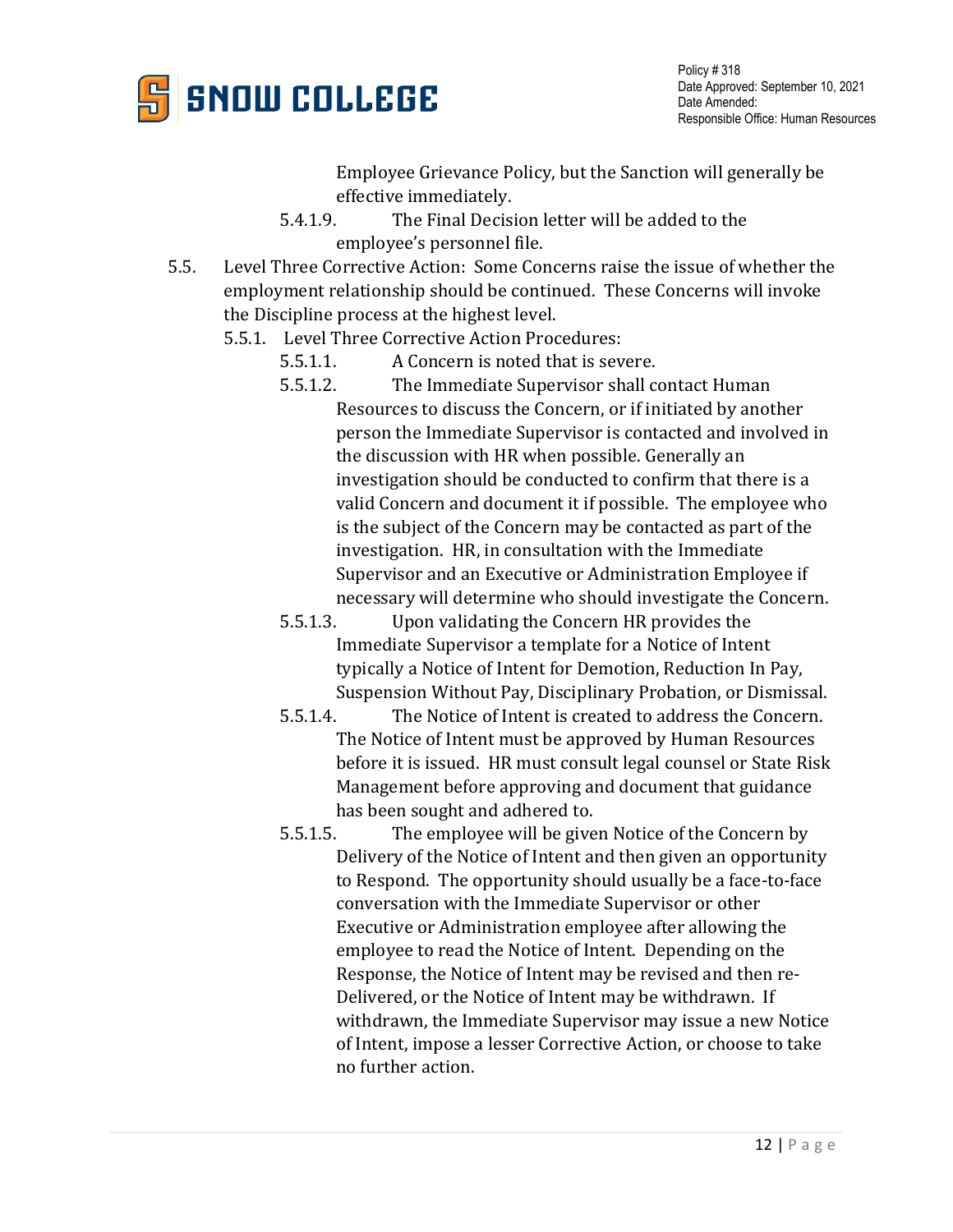

- 5.5.1.6. If a Level Two or Three Corrective Action Notice of Intent is Delivered, the employee will be given an opportunity to further respond to the Notice of Intent in writing within five calendar days. The Notice of Intent may notify the employee that they are suspended with or without pay during the Response period.
- 5.5.1.7. The Immediate Supervisor will discuss the Response(s), if any, and the situation with HR. In cooperation with HR a Final Decision Letter will be created setting forth the College's decision and Sanction, if any. The Final Decision Letter may incorporate the original Notice of Intent, may modify that or may withdraw it. HR must approve the final decision letter. HR must consult legal counsel or State Risk Management before approving and document that guidance has been sought and adhered to.<br>5.5.1.8. The l
- The Final Decision Letter will be Delivered to the employee with notification of the grievance procedure. The employee may then grieve the decision but the Sanction will
- generally be effective immediately.<br>5.5.1.9. The Final Decision letter will The Final Decision letter will be added to the employee's personnel file.
- 6.0 PROGRESSIVE DISCIPLINE<br>6.1. When feasible Progr
	- When feasible Progressive Discipline should be considered by the College. However, Progressive Discipline is not considered feasible where the College determines in its sole discretion that Progressive Discipline is not warranted in a particular situation.
- 7.0 CORRECTIVE ACTION AND TERMINATION FOR AT-WILL EMPLOYEES
	- 7.1. At-will Employment Employees may be Terminated from their positions with or without cause for any lawful reason deemed adequate by the College, including but not limited to, unsuitability to job requirements, unsatisfactory performance or unacceptable behavior. Prior Notice or lesser Corrective Actions need not be given. Termination of At-will Employment Employees may be initiated by a Supervisor, Executive Employee, Administration Employee, or HR but Termination will only occur after a discussion between the Immediate Supervisor and HR, and the supervising Executive Employee when deemed warranted, and written approval by HR which includes the reasons for the Termination.
- 8.0 JOB ABANDONMENT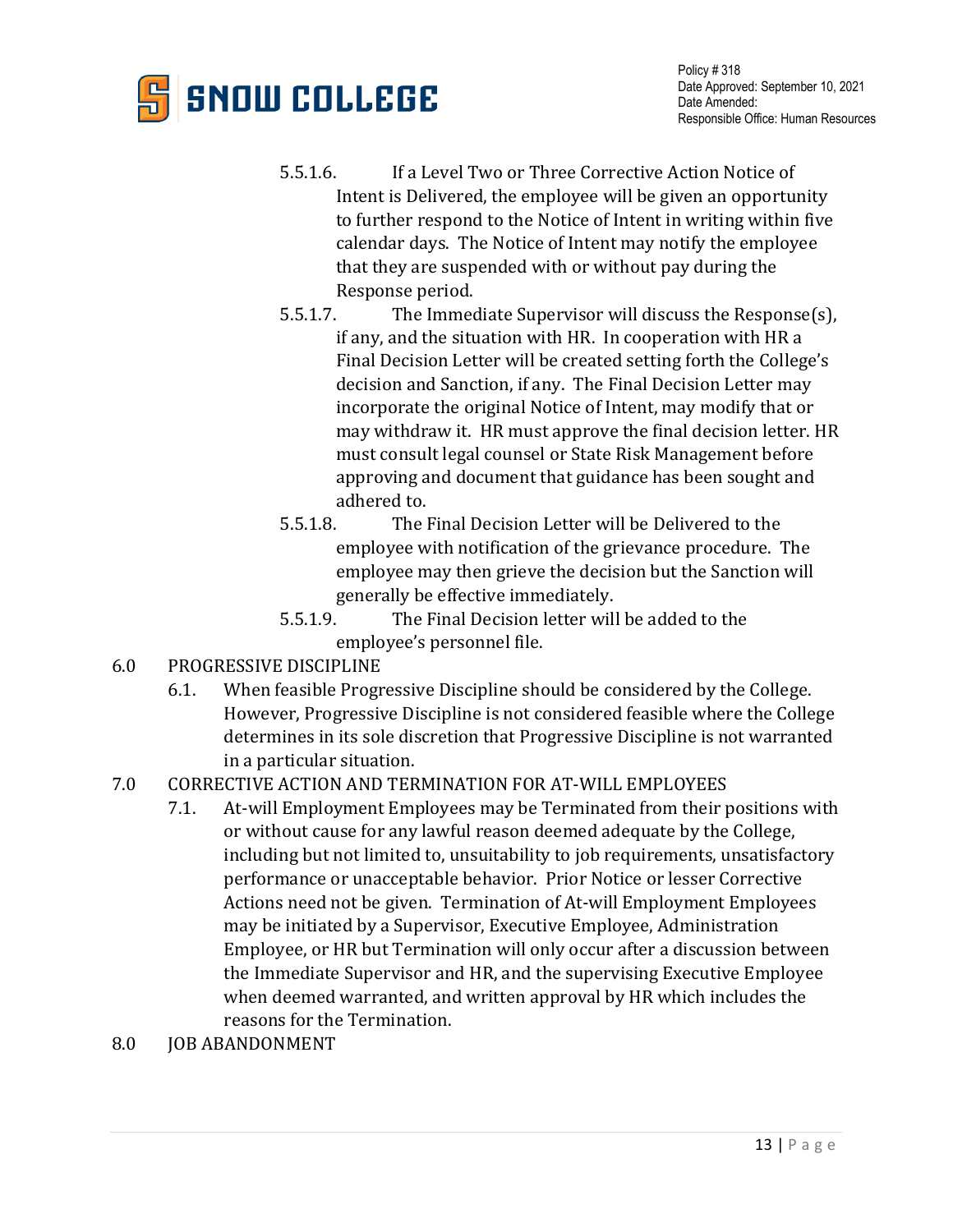

- 8.1. An employee who fails to show for his/her shift for three consecutive shifts and fails to notify his/her Line or Immediate supervisor will be terminated due to Job Abandonment.
- 8.2. Before Termination, the Immediate Supervisor will make at least one attempt to contact the employee in person, by phone or by email.
- 8.3. The Employee will be notified of the decision in writing.<br>8.4. The Employee may use the grievance procedures but Job
- The Employee may use the grievance procedures but Job Abandonment is generally not excusable.
- 9.0 INELEGIBLE FOR RE-EMPLOYMENT<br>9.1. In addition to any Discipline, i
	- In addition to any Discipline, in the event of Job Abandonment or an Employee Resignation, Human Resources may designate Employees who have engaged in behavior that is considered egregious as Ineligible for Reemployment ("IR"). This decision to designate IR will be made in order to protect the interests of the College and community.
	- 9.2. Designation will apply for at least 5 years from the date of Termination.<br>9.3. Five years after Termination, employees who have been designated as IF
	- 9.3. Five years after Termination, employees who have been designated as IR may send a written request for removal of the IR status to the Director of Human Resources. Upon receipt of the request, the Director of Human Resources will make a determination to sustain or repeal IR status. Such a decision is not grievable.
- 10.0 REMOVAL PROCESS
	- 10.1. After three (3) years of satisfactory performance, the recipient of a Level Two Corrective Action or five (5) years of satisfactory performance for a Level Three Corrective Action other than Dismissal, an employee may make a formal written request to the Director of Human Resources to have the Final Decision Letter removed from their personnel file. The Director of HR will normally consult with Immediate Supervisors and must consult with the VP of the Employee's department, before making a determination. The determination by the Director of Human Resources is final and is not eligible for the employee grievance procedure. If a Final Decision Letter is removed from the personnel file through this process, a record may be retained by Human Resources for document retention requirements.
- 11.0 CORRECTIVE ACTION AGAINST HR EMPLOYEES
	- 11.1. Where in this Policy and Procedure it is directed that Human Resources shall discuss or provide templates, documents, approvals, etc., if a Corrective Action is being considered against an employee in Human Resources or there is another potential conflict, the Attorney for the College shall be consulted. If the Attorney determines there may be a conflict, they shall act as an intermediary in communication with Human Resources, taking care to consult with an employee of the Human Resources Department who is